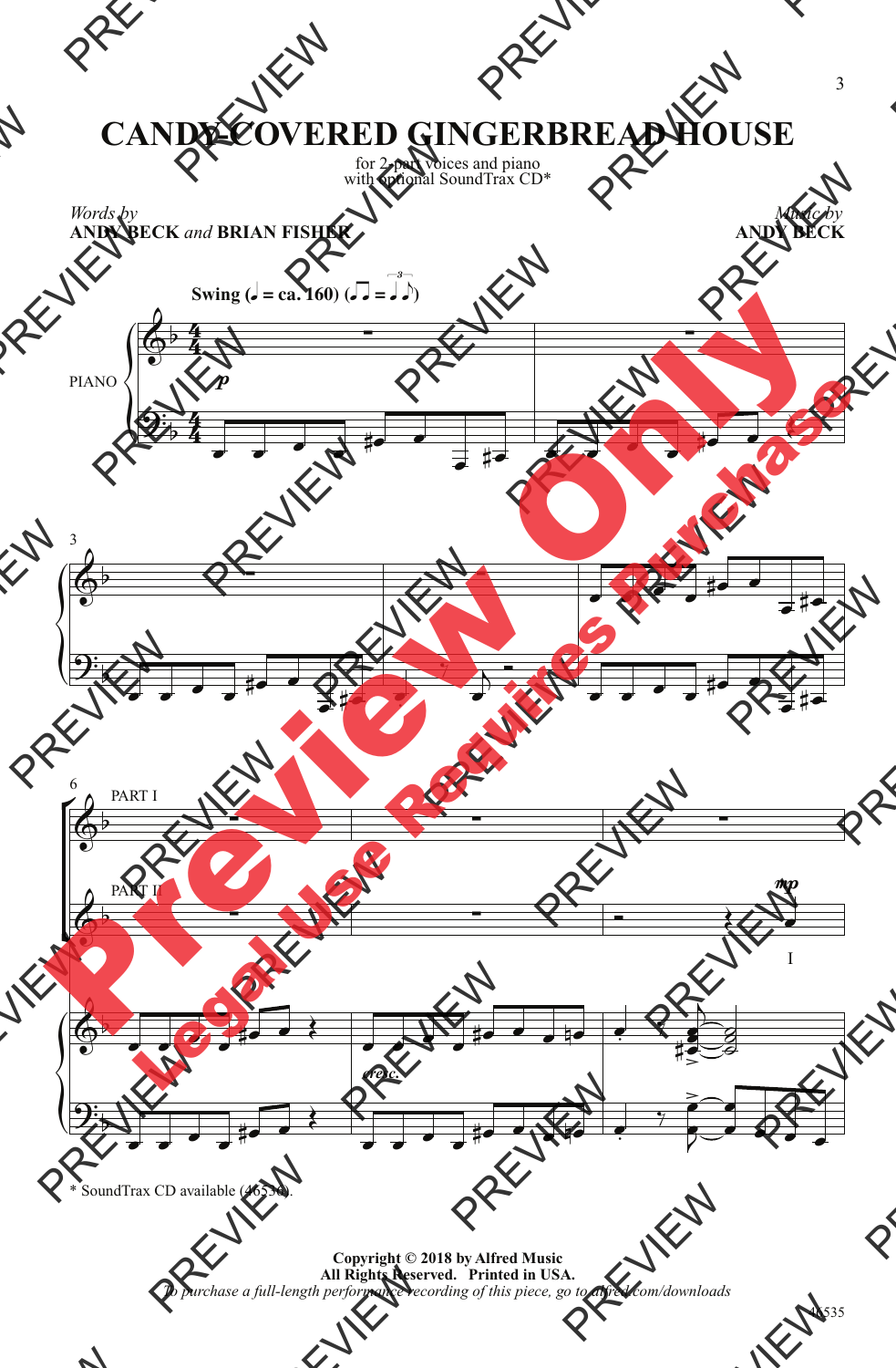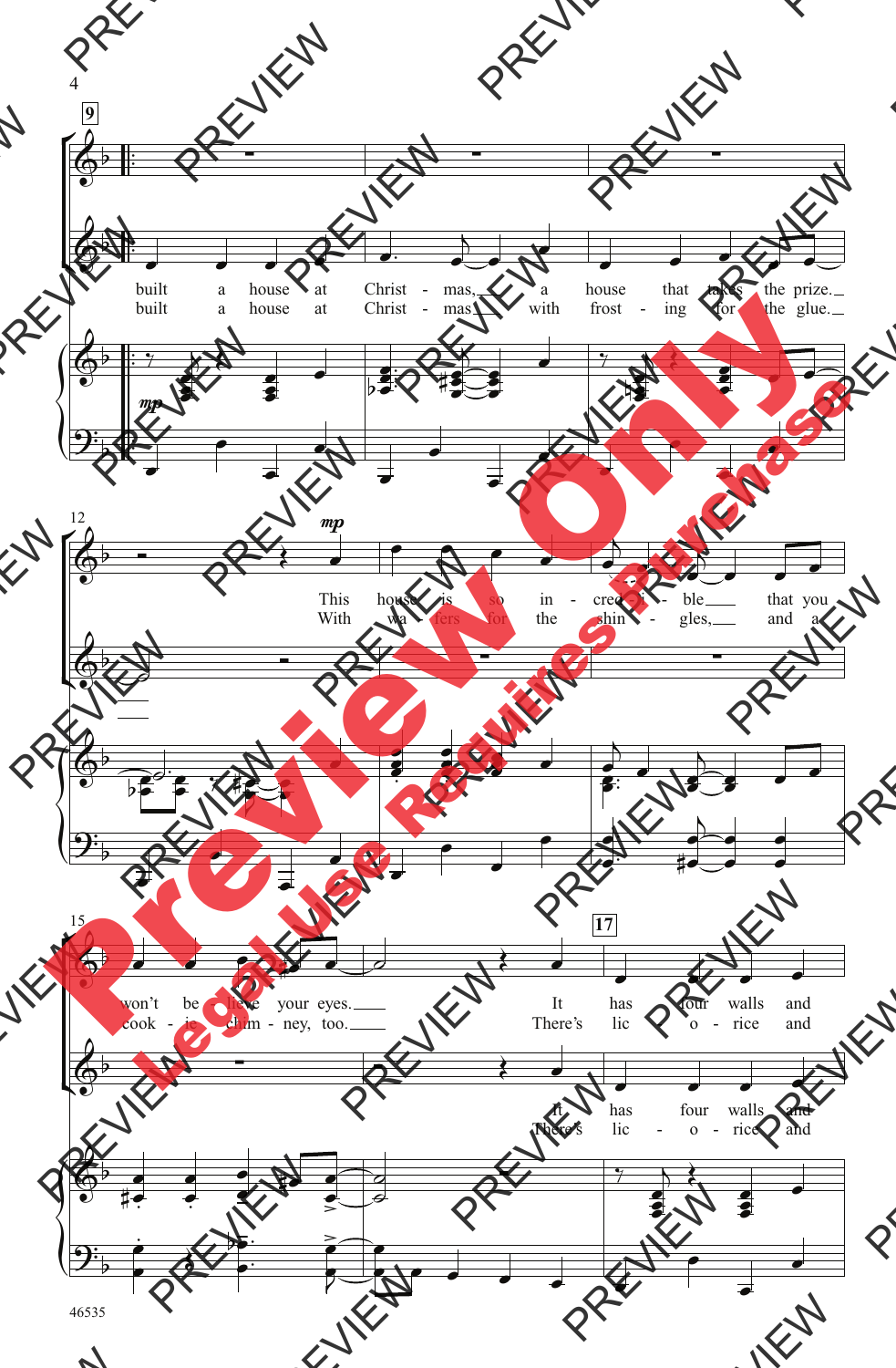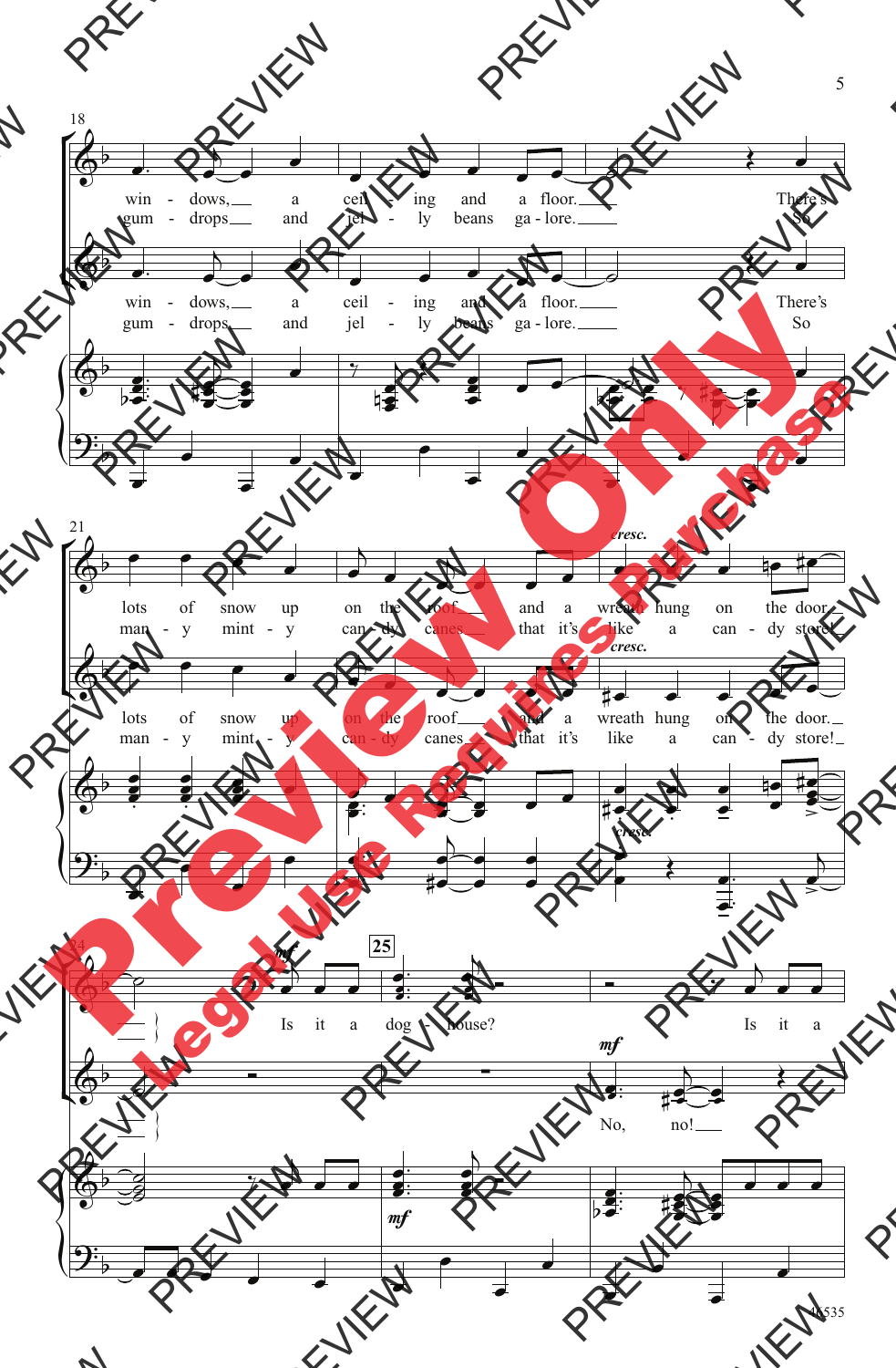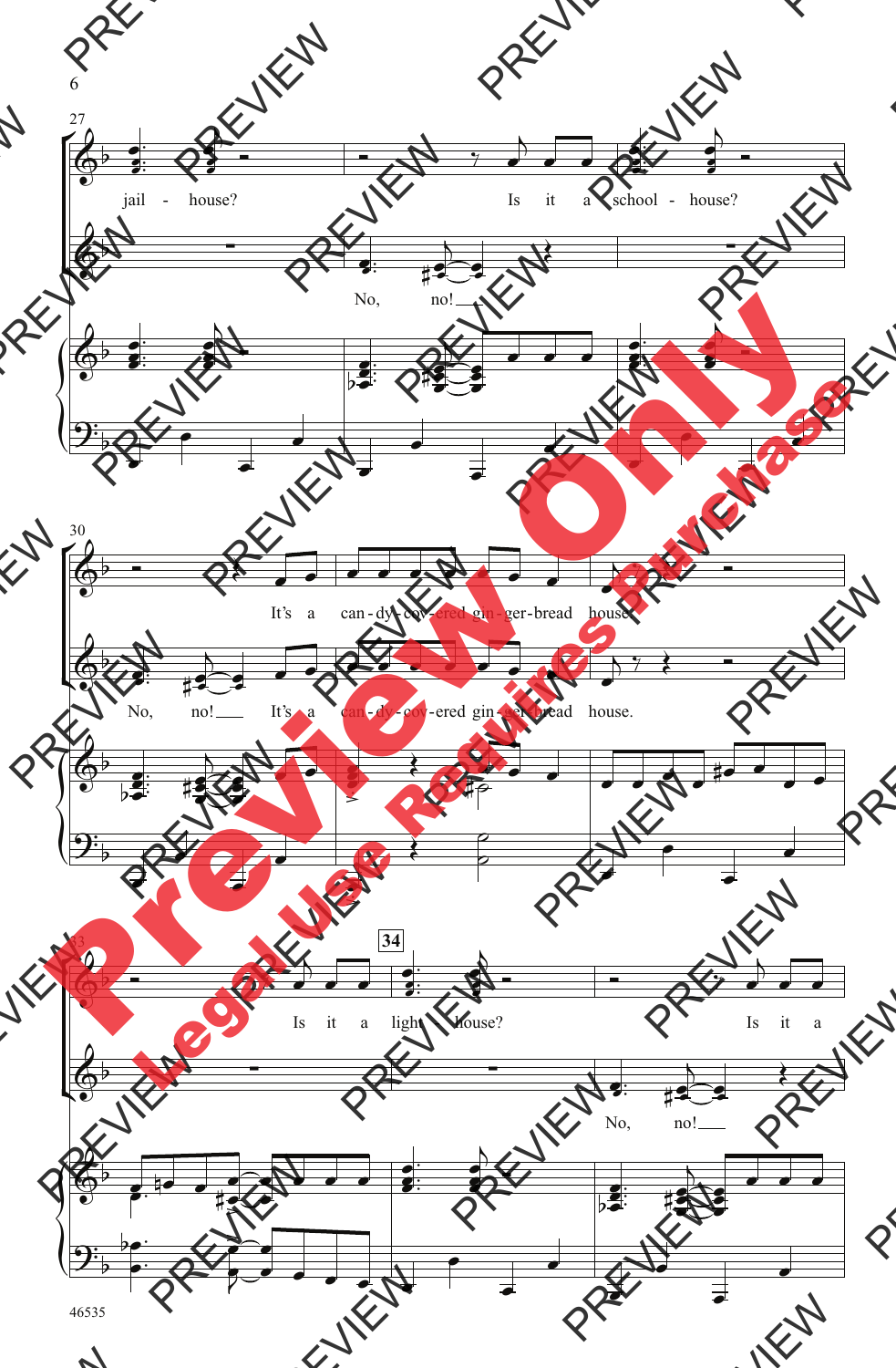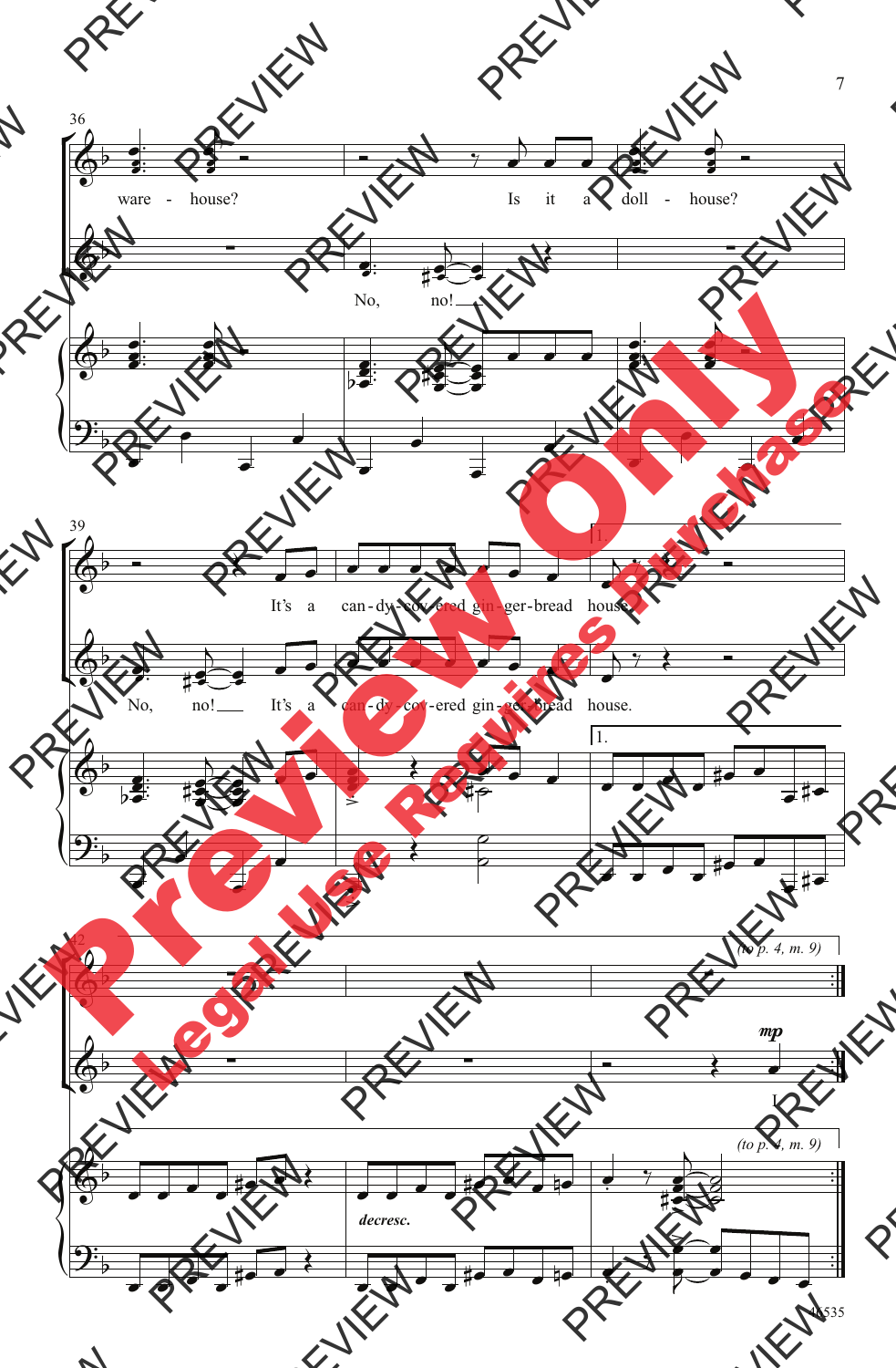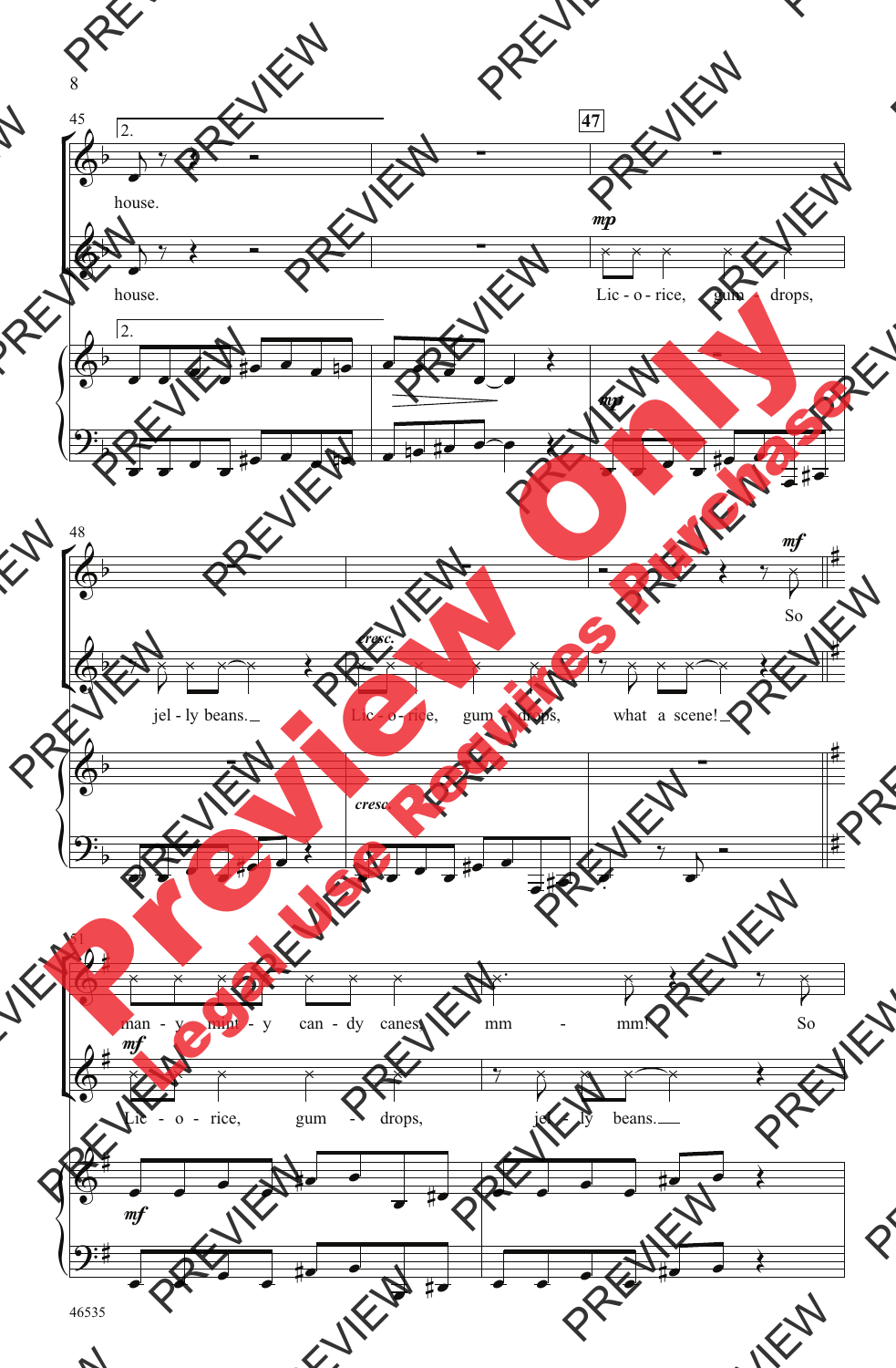

<sup>9</sup>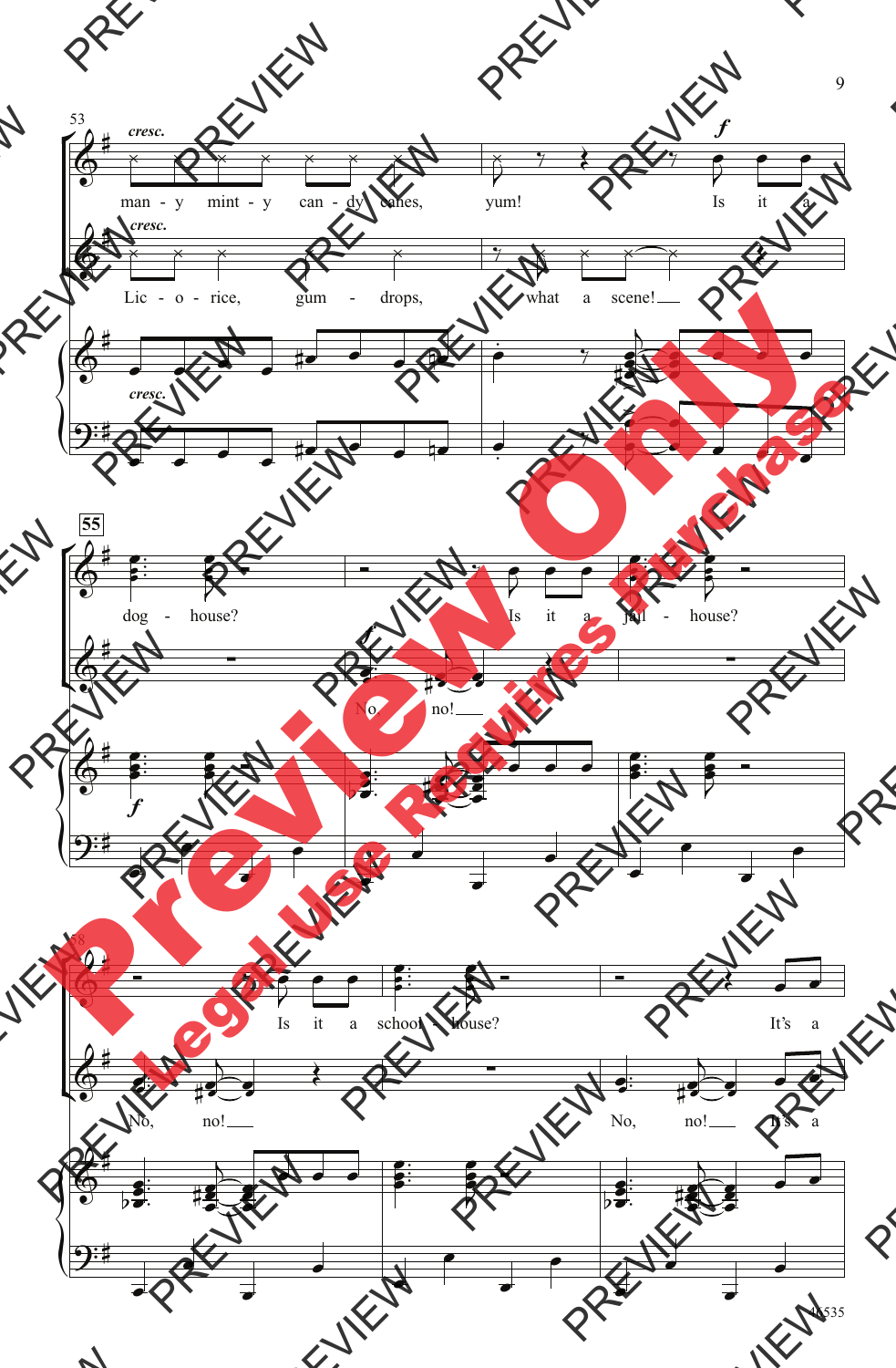